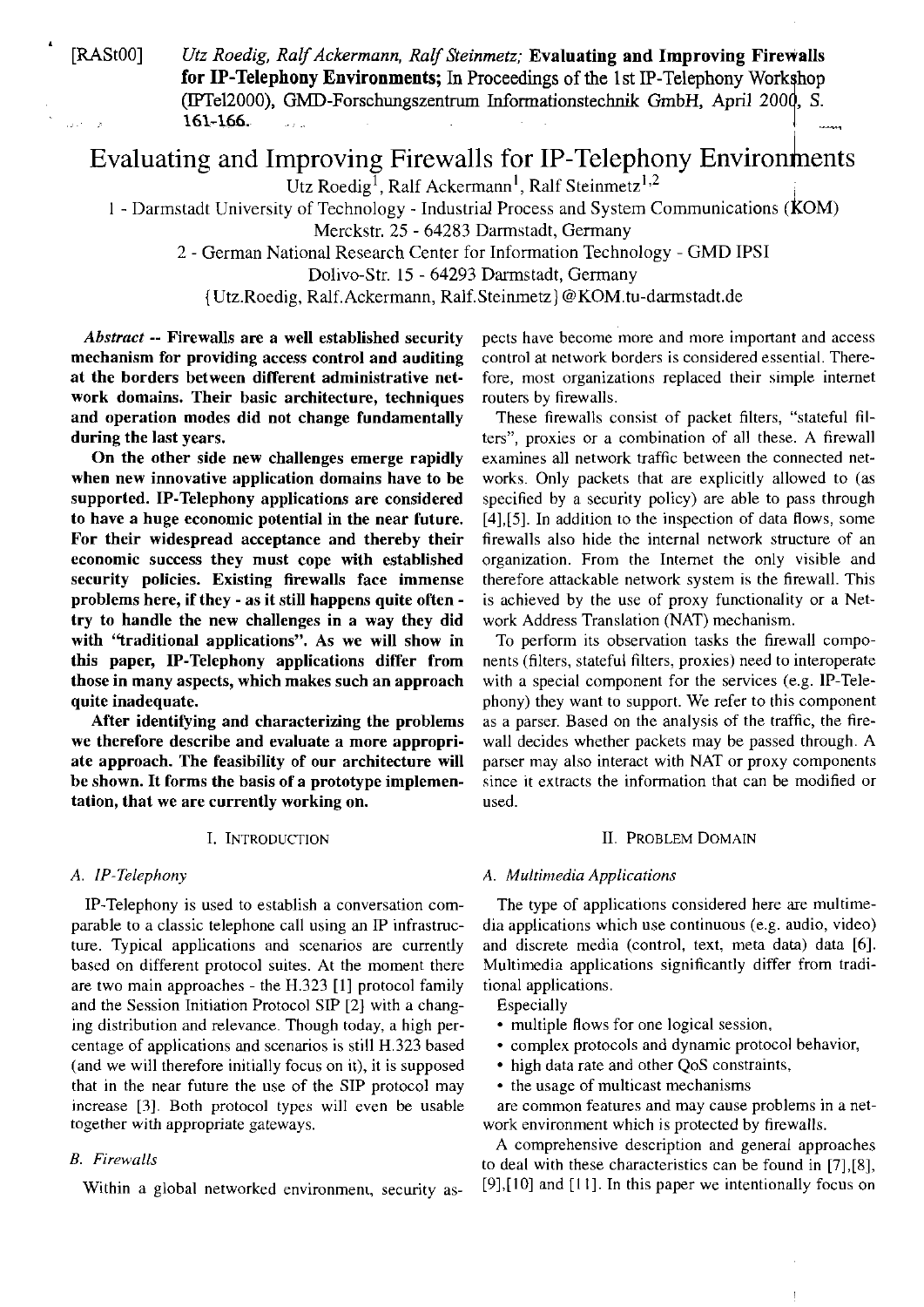#### IP-Telephony related topics.

# B. Specific IP-Telephony related characteristics

Figure 1 describes a scenario in which H.323 components and firewalls are used together. It is considered to be representative for common operational areas and may slightly be adapted to individual other configurations.



Figure 1: IP-Telephony scenario including Firewalls

The figure shows a private intranet of an organization, protected against the public Internet by a firewall. Within the intranet one or even more H.323 zones may exist. A H.323 zone consists of a gatekeeper and several optional devices such as a Multi Conference Unit (MCU), gateways and terminals.

# I) Variety and complexity of communication mechanisms

The communication mechanisms used in the scenario depend on the involved components and may differ for different use cases. If only two terminals (Terminal A and C) establish a H.323 connection, the following basic order of events proceeds:

#### • Q.93I (TCP) signaling:

Terminal A contacts Terminal C via TCP. The TCP connection is used by  $Q.931$  to set up the call and to negotiate the parameters (e.g. ports) for the following H.245 connection.

• H.245 (TCP) signaling:

Terminal A contacts Terminal C via TCP using the negotiated port. The H.245 connection is used to determine the characteristics of the following media streams (e.g. audio or video).

• RTP/RTCP (UDP) media and control traffic: Several streams may be used between the two terminals. At least 4 UDP streams are necessary to transmit audio (1 RTP and the corresponding RTCP stream in each direction). Additional streams could be used if also video has to be transmitted.

If, in the same scenario, a gatekeeper is used, the communication mechanisms differ. In this case we observe:

#### • RAS registration (TCP):

At system start up the terminals use a TCP connection to register themselves at the gate keeper using the Registration, Admission and Status (RAS) protocol.

# - RAS Admission Control (TCP):

Before the communication can be set up between both terminals, the calling terminal (Terminal A) requests a permission at the gatekeeper using the RAS protocol. If this permission is granted, the communication setup proceeds incorporating the steps (O.931, H.245, RTP/RTCP) described above.

The communication mechanisms also change, if other devices like MCU or gateways are used.

#### 2) Vendor specific implementations / features

Not only the use of other components within the scenario has major implications. Our experiments show, that different vendors also use different (and sometimes not interoperable) implementations, though they claim to be fully H.323 compliant.

In case the Terminal A is not a "pure" H.323 terminal but implements Microsoft Netmeeting the following extension will be used (and some firewall solutions rely on it):

#### • ILS/LDAP (TCP) name / address resolution:

Before the communication is set up, Terminal A tries to inquire at a Internet Location Service (ILS) or Lightweight Directory Access Protocol (LDAP) server, to perform a name lookup. That way it can use a symbolic alias name to address the client (phonebook functionality). After the client has determined the destination address, it proceeds using the basic H.323 communication mechanisms. Within Microsoft NetMeeting scenarios the name lookup process is usually based on an ILS request.

The selected examples show, that the communication behavior may change significantly each time the scenario changes. As soon as the resulting control or media traffic crosses network borders, firewalls have to deal with that dynamic variety, which is not a trivial task.

# 3) Network Address Translation (NAT)

Another problem arises when Network Address Translation (NAT) has to be performed by the firewall. In this case the internal terminals (Terminal B and C) can not be called directly from the "outside" networks, because their address is not visible for an external terminal. This is a desired firewall function - it hides internal details and prevents internal systems from being attacked directly. It conflicts with the usual H.323 protocol flow though.

If, in our scenario (Figure 1), Terminal A wants to connect to Terminal B this could not be done directly. Terminal A has to connect to the firewall first, then Terminal A has to tell the firewall to whom it wants to talk. The firewall then has to contact Terminal B and must proxy the control / audio streams between both terminals. There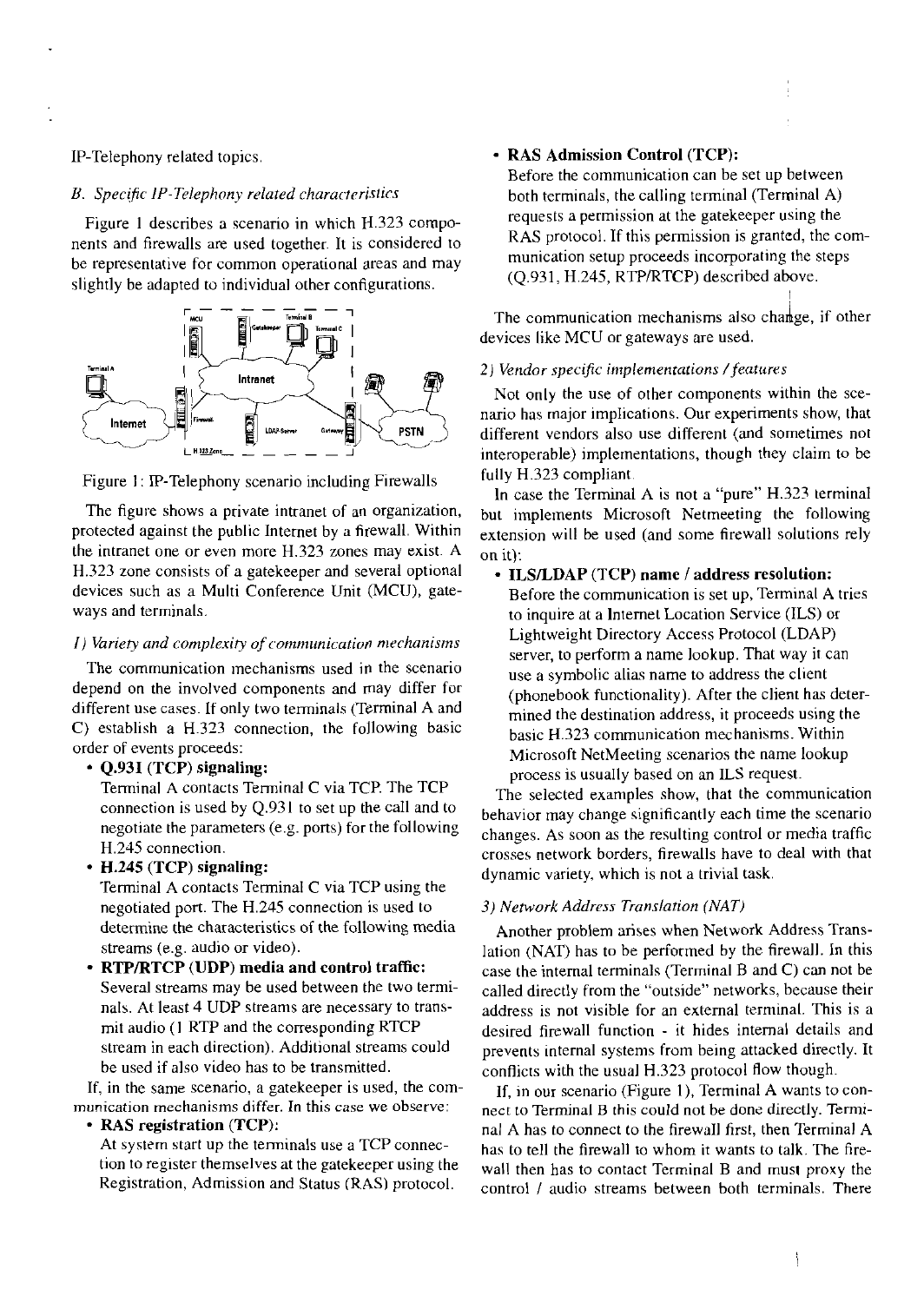exist different methods to achieve this goal.

If no gatekeeper is present in the scenario. the following method, described in [I21 can be used:

- The external terminal has to be modified. There must be a configuration entryy in which the user can specify a firewall which will proxy the call.
- The calling party must connect to the remote proxy, and tell that proxy whom it wants to talk with. The H.323 setup message supports this operation mode. The destCallSignalingAddress and/or the destinationAddress (alias list) must contain the address of the proxy. The remoteExtensionAlias field should contain the information about the actual target user. The proxy must resolve the name into an IP address. This could be done by using DNS, LDAP or different protocols.
- Then, the proxy connects the target and relays the control/audio streams between both terminals.

If a Gatekeeper is present, the following method is proposed in [13]:

- The gatekeeper in the internal network has to be installed in parallel to the firewall. It has to be configured with a valid address.
- The external Terminal A has to be configured to use the gatekeeper.
- If Terminal A wants to initiate a call to Terminal B, it asks the gatekeeper for permission to call Terminal B.
- The gatekeeper responds with the address of the firewall to Terminal A.
- Terminal A calls the tireaall (or the proxy within the firewall).
- The proxy consults the gatekeeper for the true destination which is Terminal B.
- The proxy then complements the call setup and relays the controllaudio streams between both terminals.

In the case, that an intemal terminal wants to initiate a call, the same methods can be used. In addition the firewall can try to handle the call "transparently". The internal terminal places the call to the external terminal directly, because this one has a valid address. The firewall has to monitor and remember the communication state and has to map all internal IP addresses (for internal terminals) to addresses that are valid externally (as e.g. the address of the firewall itself).

We expect both parties (calling party and called party) tobe behind their own company firewall in most practical scenarios. Therefore the incoming call problem **1s** a general and very important one. As shown above, all available solutions, to handle incoming calls in NAT environments require an interaction between the firewall

proxy and the components that perfom address resolution. The name resolution could be performed by H.323 components (e.g. a gatekeeper) or by other services (e.g. DNS, LDAP,...). Therefore a parser component within a firewall must be able to interoperate with these services.

# *C. Parser reiatedproblerns*

The task of traffic observation within the firewaI1 is performed by a parser. Commonly used firewalls use static and integrated protocol parsers. These parsers are often written in a firewall specific language (e.g. INSPECT in a FIREWALL-I [14]). Usually they are compiled in advance and then statically loaded into the firewall.

They may interact with the firewall. request data streams for analysis and reconfigure the overall system based on their inspection results. A system of this type is shown in Figure *2.* 



Figure *2:* lntegrated protocol parser

The figure shows a H.323 parser which is directly enibeddzd (as other parsers for other protocols may be too) in thc fircwalI **(FW)** itself. The firewall relies on and uses functions of the Operating System (OS) of the firewall host. IP-Telephony data streams are passed to the firewall components (e.g. by configuring OS specific sockets / packet filters) and the parser within the fircwall is responsible for analyzing them. In this paper we will generally use this kind of basic schematics for explaining and comparing the differences between various architectures.

A "parser as integral part of the firewall" approach works very well with common applications, but with IP-Tclepliony applications it does not. The following reasons cause this fact:

# 1 Different communication mechanisms:

Obviously, different parsers are necessary for every type of H.323 scenario. If the scenario is changed only slightly, the parser can often not be adjusted to the new requirements and a new parser hecomes necessary. Our practical evaluation shows, that static and enibedded parsers are not able to adapt to the described complex scenarios.

# 2 Network Address Translation (NAT):

The parser can only communicate with the firewall, but not with other components. As shown, a connection to other components is necessary to successfully

ŧ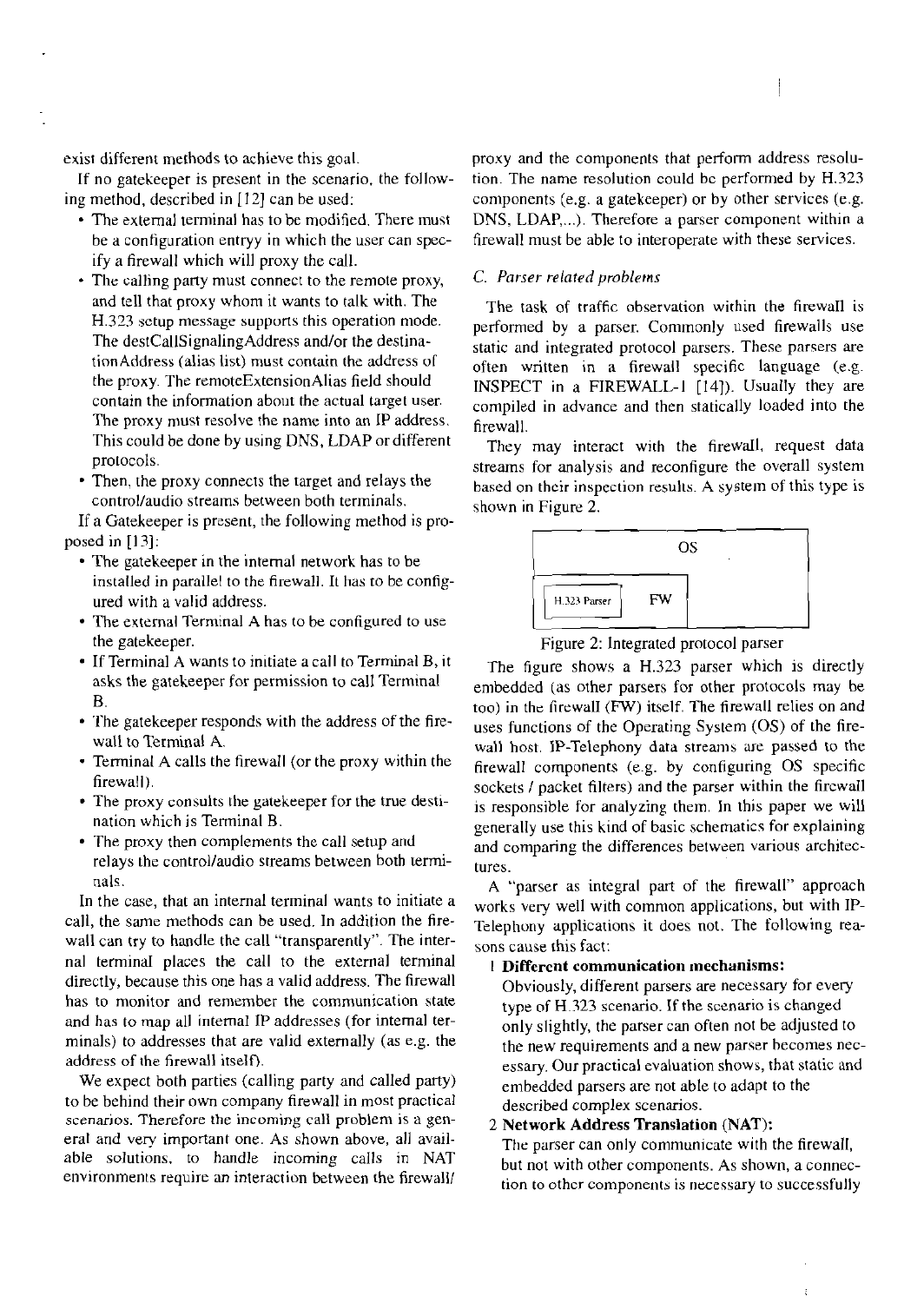# **III. EVALUATION OF CURRENT SOLUTIONS**

A "conventional" firewall/parser architecture, as shown in Figure 2, is obviously not sufficient to support IP-Telephony scenarios. This fact has been recognized by various firewall vendors and has lead to implementations cope with the prublems. The first example describes the H.323 solution of the firewall market leader (80% of the market). The two other examples show dedicated solutions, which explicitly address the described problems.

#### A. Firewall-1

The architecture of the Firewall-1 [14] product basically corresponds to the architecture shown in Figure *2.*  Therefore all problems described above uccur in a Firewall-1 protected network. Because the parser is static, a dedicated parser is necessary for each communication scenario. Currently two parsers are available, one for Microsoft Netmeeting and another generic one for H.323 traffic. We tested these parsers with the following results:

- The Netmeeting parser supports the direct connection between two Netmeeting (version 2 and version 3) terminals only If one of the terminals is replaced by another product (in our experiment a **H323** compliant Innovaphone IP400 [16]), the parser does not work correctly and the intended connection setup is blocked by the firewall.
- The generic parser did not work at all. Almost no documentation is available for this parser, so the reasons for its failing could not be inspected in detail, nur could it be reconfigured correctly.
- NAT scenarios are not fully supported. There is no mechanism to handle incoming external calls in a NAT network configuration mode.

#### **Summary:**

The parser components are very static. Only some basic scenarios with standard applications could be tun successfully in our experiments. Because of the missing interaction between the firewall and the parser components, inherently not all address translation scenarios can be supported.

#### B. Cisco MCM

The Cisco Multimedia Conference Manager (MCM) [13] provides both gatekecper and proxy functionality. It forms an additional system which can be used to extend existing firewalls with IP-Telephony functionality. The MCM can be installcd on a Ciscu System (e.g. router using Cisco IOS), in parallel to or behind a firewall Its

enable the use of NAT. The neutralisation of NAT.



All IP-Telephony traffic is handled by the MCN and thereby "bypasses" the original firewall. An intcraction between the firewall and the MCM is not intended. If the MCM is used parallel to the firewall, NAT scenarios can be supported. This is possible, because the MCM consists of a gatekeeper and a proxy which are able to interact.

#### **Summary:**

The approach basically addresses the NAT problem. All possible NAT scenarios could be supported. The parser within the proxy part of the MCM is also static. The parser component can not be adapted to dedicated scenarios and applications. Interaction with a gatekeeper is possible, interaction with other components like ILS or DNS is not used.

#### C. *Phoneparch*

The PhonePatch  $[15]$  component focuses on a Net-Meeting scenario and works like a proxy with some additional functionality (PBX like functions, e.g. callback). PhonePatch is used in parallel to an existing firewall and is explicitly responsible for handling the lP-Telephony traffic. An interaction between the firewall and Phone-Patch is not implemented.



Figure 4: PhonePatch Architecture

All lnternet Location Service (ILS) requests are passed through PhonePatch. This allows to examine the IP addresses transfered as part of the ILS protocol and adjust them to redirect the call from its original destination to the PhonePatch host. When data streams then arrive, the PhonePatch component directs them to the host that was mentioned in the original ILS request. This transparently fools NetMeeting applications into making a "proxy call", even though the application configuration does not have to support proxies explicitly (Netmeeting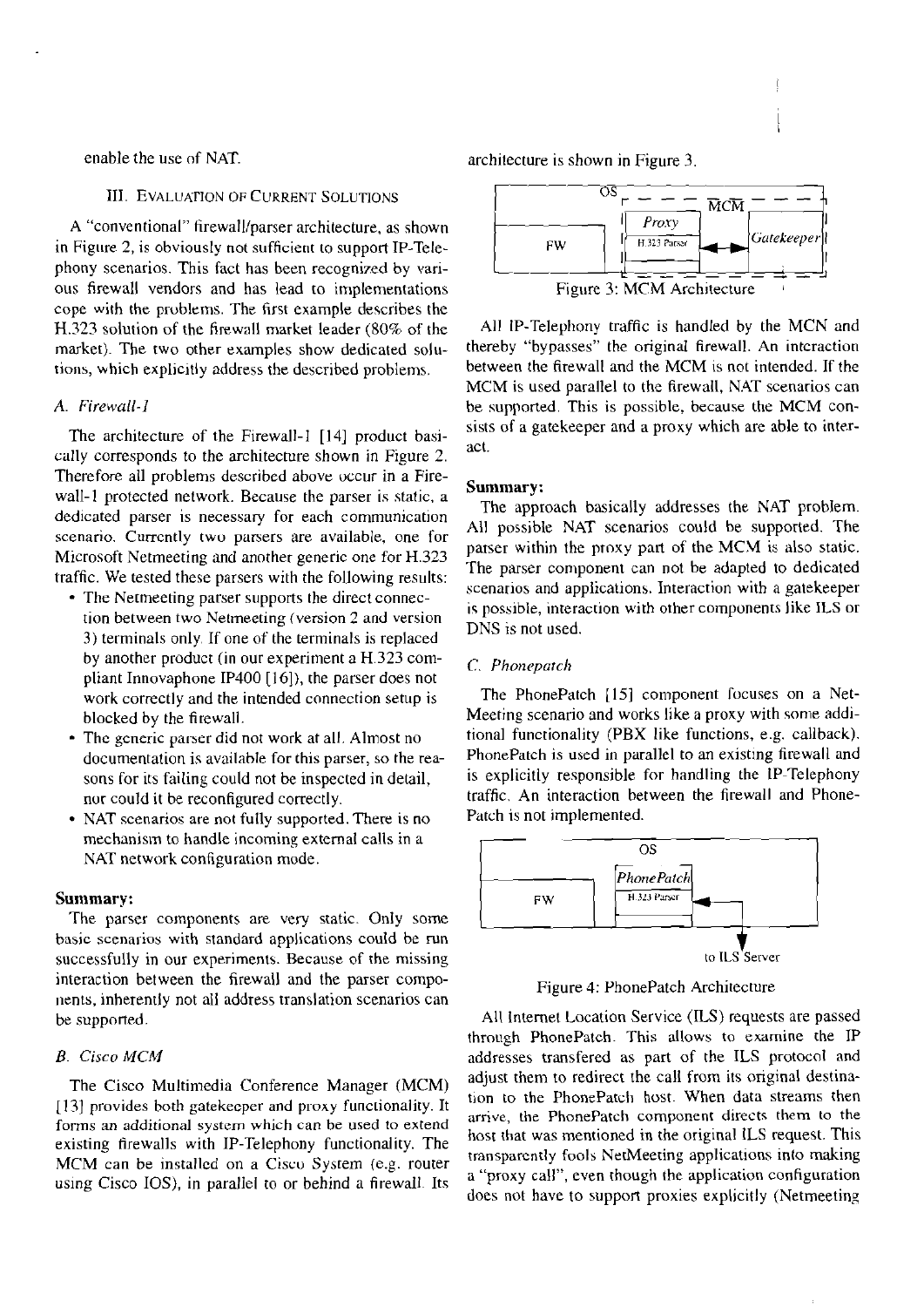Version 3 supports using proxies for outgoing calls now).

# Summary:

This approach basically addresses scenarios using Net-Meeting terminals using ILS in NAT environments.

Varying protocol scenarios and generic H.323 applications are not targeted and could not be supported in our experiments using other H.323 systems (e.g. Innova-Phone).

# **IV. OUR** NEW EXTENDED APPROACH

As we have shown, a commonly used internal firewall architecture as shown in Figure  $2$  is not very useful for IP-Telephony scenarios. Various vendors recognized this and implemented / proposed other architectures. These up to now - may handle parts of the described problem domain. **A** general solution for all of the problems is not available yet. That is why we introduce a new parser architecture (Figure 5) which is explicitly targeted to be more general.



Figure 5: Proposed Alternative Architecture

We decide to place the parser outside the conventional firewall core.

- This allows the parser component to communicate with other (e.g. IP-Telephony) components. As a consequence all relevant NAT scenarios can be supported.
- Additionally the parser component can be loaded dynamically and configured separately (e.g. with an opiimized / dedicated configuration language) from the firewall. This enables a general and still lightweight support for dedicated and even changing or emerging scenarios and components.

These design considerations directly influence our architectural and implementation strategy.

To be able to move the parser out of the firewall core. an interface is necessary. It allows the parser to interact with the firewall systcm as it did before when it was an integral part of it.

- An adaption layer is used, to allow the reuse of the parser when the firewall type/vendor is changed. The so called "Firewall Adaption Layer" is responsihle for mapping the generic firewall commands generated by a specific (c.g. IP-Tclcphony) parser to commands that are understandable for a specific (and thereby enhanced) firewall. As an example, genenc commands are used to inform the firewall, which connections are negotiated and should be passed through or redirected to a specific filter.
- We use a so called "Data Adaption Layer" which is responsible for redirecting the data streams to the parser. This layer allows to modify the internal source of the observable and modifiable data.
- We use a dedicated adaption layer for communicating with extemal components. In our scenario it is called "IP-Telephony Adaption Layer". The parser can generate generic requests and the adaption layer is able to map these request to the protocol language of a Special component. This for examplc allows to map a parser request like "determine the destination address for acall to user sieinmetz" to a specific DNS, LDAP and/or Gatekeeper request.

A variety of additional benefits directly results from this architecture:

- Not only can the parser be easily adapted to dedicated H.323 scenarios. It may also be changed for scenarios which use a different TP-Telephony signaling protocol. Support for SIP scenarios or heterogenous sccnarios can be implemented by just modifying the IP-Telephony parser.
- As our current implementation shows, by extending the FW Adaption Layer, the parser can support different firewalls and firewall systems. The parser most not be rewritten from scratch, if ported to another System.

#### V. SUMMARY

In this paper we have shown that and why the usage of firewalIs leads to problems within IP-Telephony sccnarios. We analyzed available firewall products and showed that they do not fully support all relevant IP-Telephony needs. To allow the unrestricted use of IP-Telephony applications within firewall environments we propose a ncw architecture. This one is currently evaluated as part of an experimental prototype implementation.